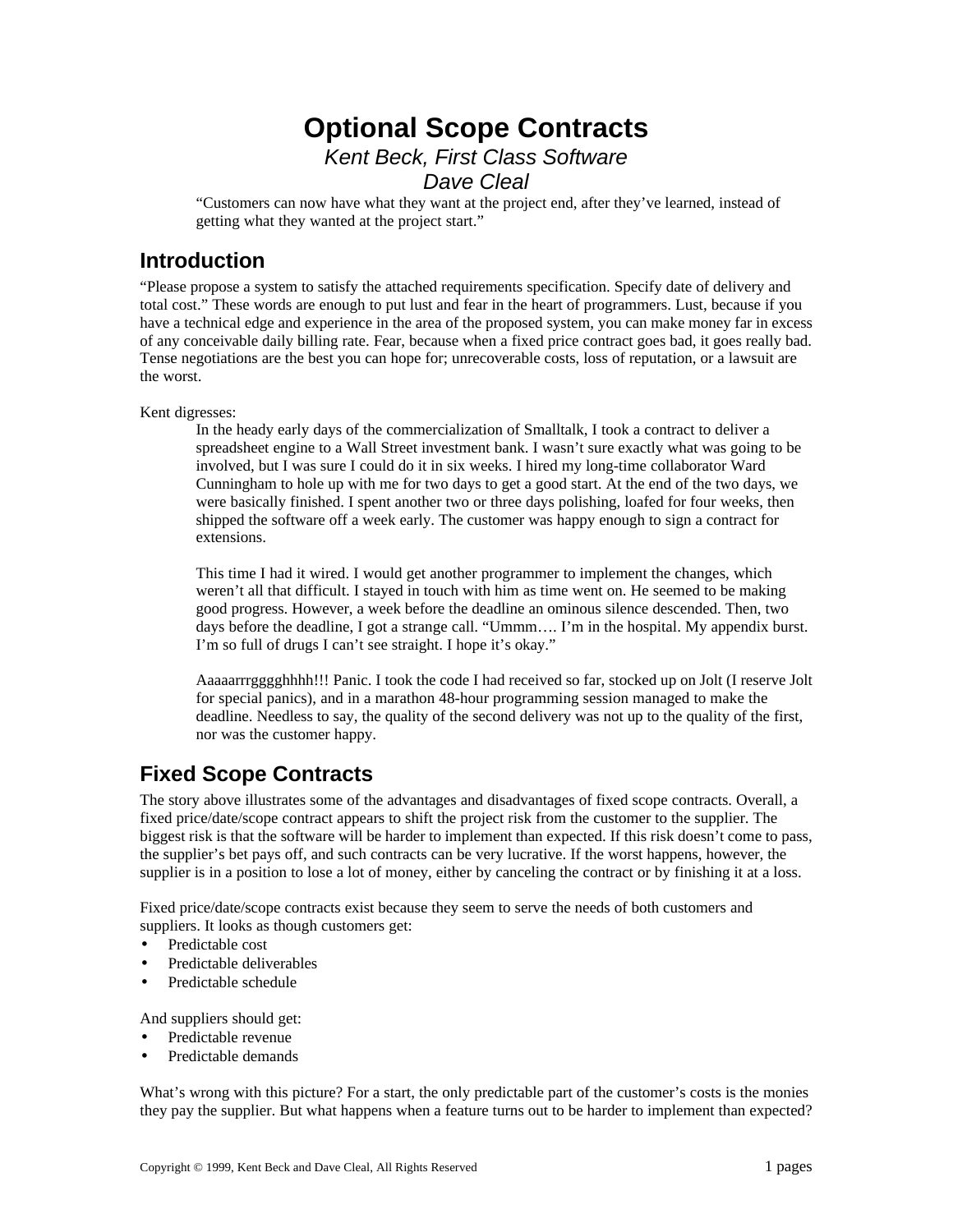The customer might not have to pay any more money to the supplier, but if the work is completed late or to a low quality standard, then the indirect costs to the customer can be huge. Even worse, what happens when someone realizes that a feature is less valuable than expected, or circumstances change the priorities that determined the original scope? It's too complicated to keep renegotiating the contract, so the issue typically gets shelved until version 2.0 of the system, while version 1.0 delivers software that everyone knows doesn't address the real requirements.

The supplier might have predictable demands, but if their understanding of the requirements turns out to be wrong, they face an unenviable choice. They either put in extra unpaid work or start an acrimonious argument about the detailed meaning of the contract. At best the argument leaves them with one less customer for the future. At worst it's time to crank up the lawyers.

The basic problem is that a fixed price/date/scope contract pits the interests of the customer and supplier directly against each other. Consider the selfish (read "under stress") positions of both parties:

| Customer                                               | Supplier                                              |
|--------------------------------------------------------|-------------------------------------------------------|
| Interprets requirements as broadly as possible, to get | Interprets requirements as narrowly as possible, to   |
| as much for their money as possible.                   | reduce resources.                                     |
| Wants the work done as quickly as possible.            | Wants to finish the work on the date, to have time to |
|                                                        | get the next contract lined up.                       |
| Wants superlative quality.                             | Wants to invest in just enough quality so that the    |
|                                                        | customer will pay.                                    |
| Burned out programmers are not the customer's          | Wants the team members to be successful on this       |
| problem, unless they threaten delivery <sup>1</sup> .  | project, and to stick around for the next one.        |

What we need is a different kind of contract that aligns the positions of the parties. The four variables of project management are:

- Time
- Cost
- Scope
- Quality.

The fixed scope contract specifies values for three of these variables:

- Time
- Cost

 $\overline{a}$ 

Scope.

The other variable, quality, is in many real contracts left to flap freely in the breeze. But this doesn't make any sense for the customer, in either the short or long term. Just talk to the 'real' users at the sharp end of the business. In the short term, they want something that works, and they want it soon. They'll find a way to live without that complex report or the once-a-month function. It's not as if they have those today. In the longer term, though, they will need changes. The software had better be maintainable.

#### **Fixed scope and quality**

Why not specify all four variables? Actually, that's the way many projects start. Programmers actually prefer to do high quality work, so they tend to set some – usually pretty high – standards. The first thing that happens as the inevitable conflicts arise is that the programmers start to work harder. Poor managers applaud programmers that do this. Smart managers treat this behavior as an early warning of trouble ahead. Eventually the limits of human stamina come to bear, and something has to give. Does the individual

 $<sup>1</sup>$  Actually, of course, they are the customer's problem in the long-term, because their unmaintainable</sup> output is the customer's problem. It's just that when you're looking at a contract, it's hard to think beyond the contract's end.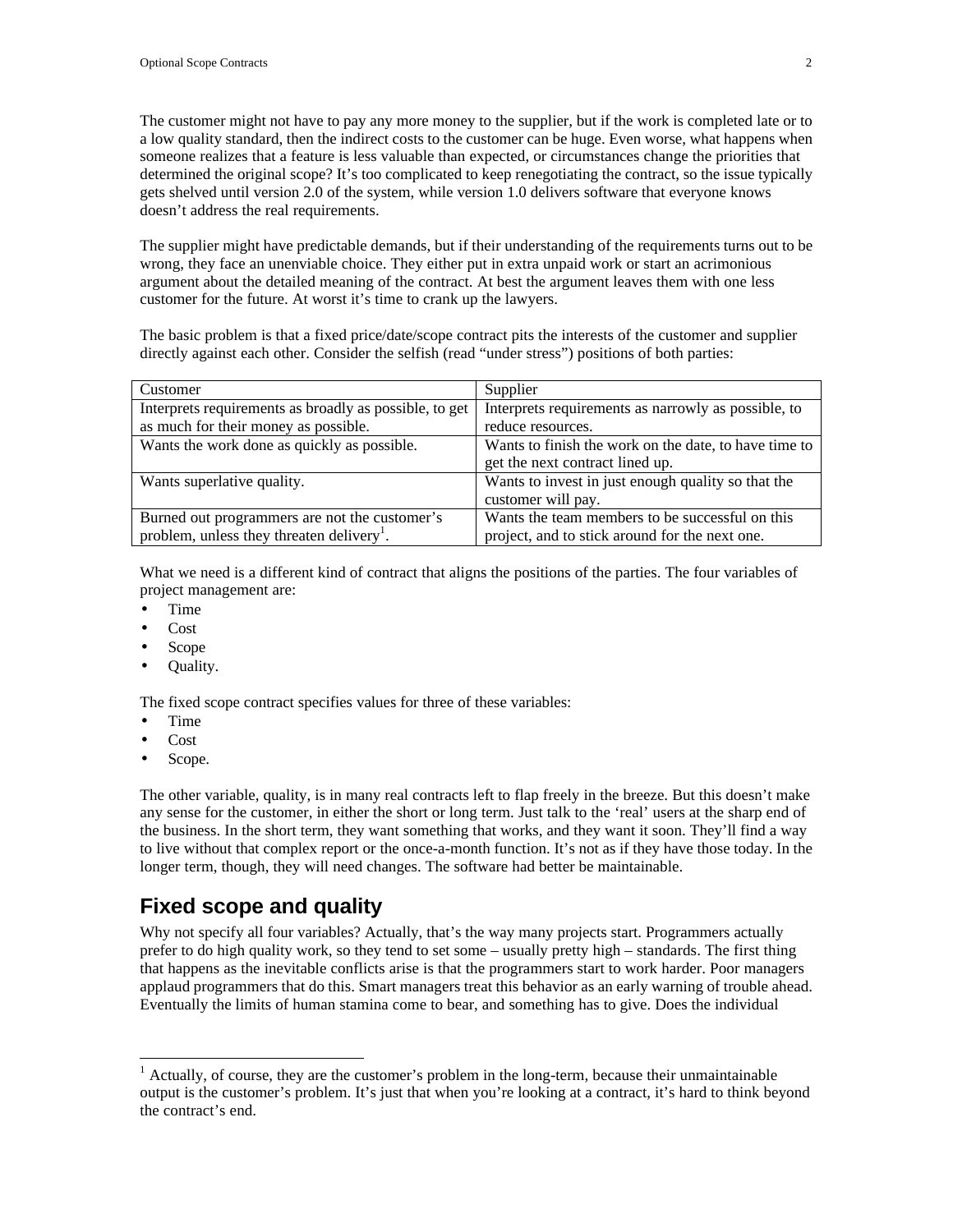programmer tell the manager that they're going to miss Friday's deadline? No, because there are lots of way to hit a deadline that's too tight:

- pronounce the software complete even when you know it doesn't handle every case
- stop wasting time (sic) testing
- ship the first version that works instead of refactoring to make it maintainable or even comprehensible
- stay up all night until you can't see straight, and then hope for the best.

When all four variables are specified, quality is the first one to go, because it's least visible – or, it's least visible before the software is delivered.

#### **Optional Scope Contracts**

If fixing time, scope, and cost doesn't work, and fixing all four variables doesn't work, how about another combination? What if we fixed:

- Time
- Cost

 $\overline{a}$ 

• Quality

and let scope absorb the uncertainty? And what if we kept the contract really short?

The contract would look like this:

We will pay the team of six \$75,000/month for the next 2 months. Whatever software they do deliver, will meet the quality standards in the small print below. There are some initial estimates in appendix A, but they are just for fun.

This can't possibly work. The customer doesn't know what they are going to get for their \$150,000. The suppliers could goof off for 2 months and then turn in a very high quality login screen.

First, that isn't going to happen. The supplier wants repeat business. If the whole project is going to last a year, the supplier only has 1/6 of the money after the first contract. In any case, we've kept the contract short, so the customer is only risking 2 months' money before they find out whether progress seems reasonably quick.<sup>2</sup> The initial estimates on the features and a little math will give the customer a pretty good idea what they could get in the next few contracts.

Second, what happens when the current understanding of the requirements does turn out to be wrong? Both parties just change direction. The supplier has no motivation not to respond, because scrapping existing software doesn't affect their ability to meet the contract.

| Customer                                               | Supplier                                               |
|--------------------------------------------------------|--------------------------------------------------------|
|                                                        |                                                        |
| Interprets requirements as broadly as possible, to get | Happy to accept customer's changing interpretation     |
| as much for their money as possible.                   | of the requirements                                    |
| Wants the work done as quickly as possible.            | Wants to deliver on time. Happy to get through as      |
|                                                        | much functionality as possible, without risk to        |
|                                                        | quality.                                               |
| Wants superlative quality.                             | Wants quality before all else.                         |
| Customer want programmers to want to come back         | Wants the team members to be successful on this        |
| for the next 2 months.                                 | project, and to stick around for the next one. If this |

Let's revisit those misaligned interests.

 $2$ You're actually risking less. The fixed scope contract could leave you with a huge but unusable (and therefore ultimately worthless) system. At least this login screen will have the quality attributes to be a potential basis for a valuable system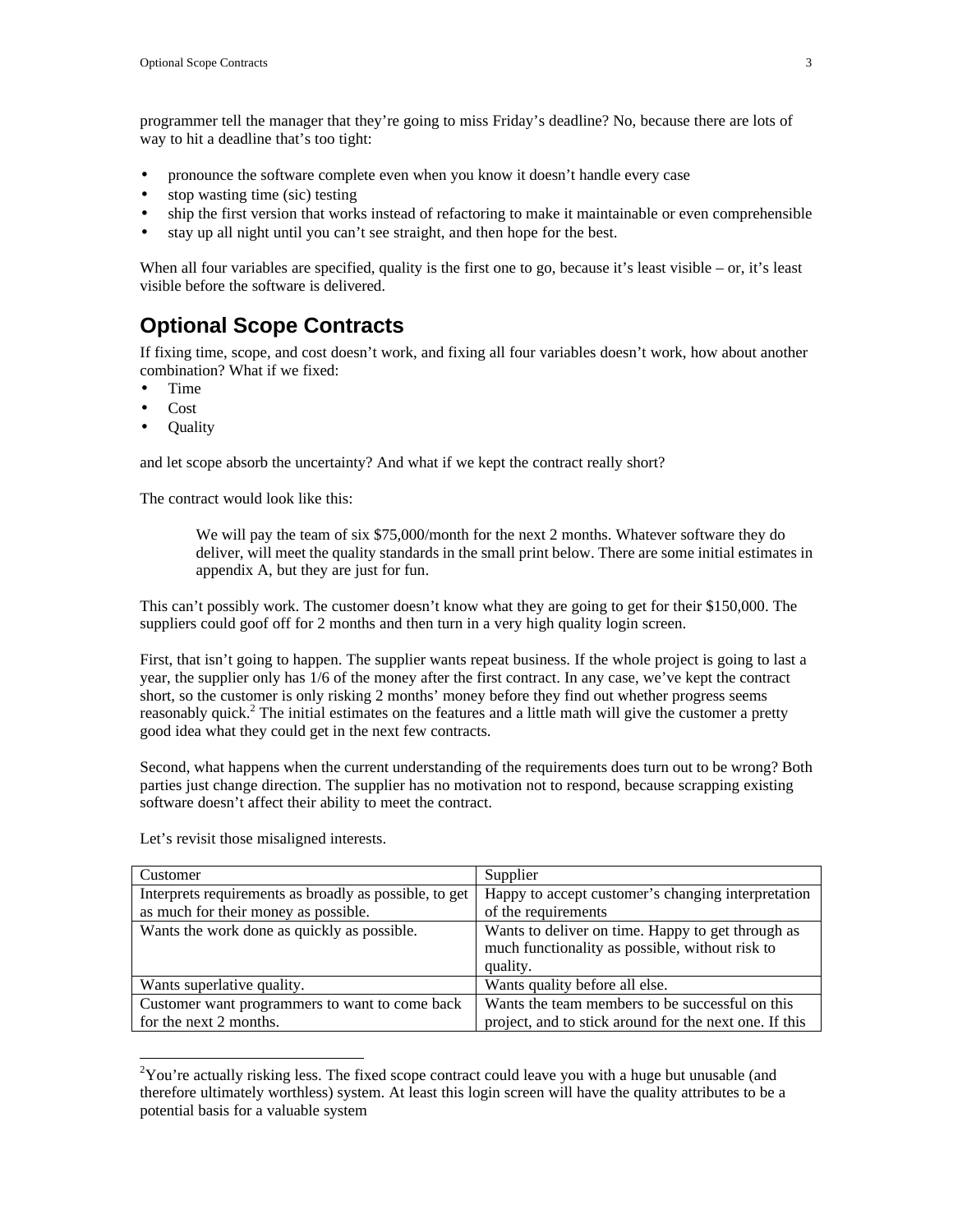|--|

We see more common purposes. The most likely conflict now is the one where the supplier insists on keeping the quality up when the eager customer is trying to cut corners to squeeze in one more feature.

The fixed scope contract had the following advantages:

Customers get:

- Predictable cost
- Predictable deliverables
- Predictable schedule

Suppliers get:

- Predictable revenue
- Predictable demands

The optional scope contract retains all of these advantages, except for "predictable deliverables". The customer has a reasonable idea of what they may get at the beginning, but reality rapidly intrudes. What they will get is inevitably different [from] what they imagined at the beginning. By giving up the illusion of control over scope at the beginning of the contract, they gain something much more valuable. Instead of getting what they wanted at the project start, they can now have what they want at the project end, after they've completed that learning process. What they learn to want is inevitably different from what they *could* have imagined at the beginning of the contract.

More importantly, however, the optional scope contract makes quality a constant. The team will work, for a fixed time and price, at the quality level demanded by the customer. Nothing will be "80% completed". 80% of the originally envisioned features might be completed, but each of them will be 100% done, as demonstrated by automated tests.

One important feature of fixed scope contracts is not duplicated by optional scope contracts. The supplier can't finish a job in a third the time and bill for the whole value (Kent's four weeks of loafing in the opening story). If the supplier finishes early, they ask for more work. However, optional scope contracts are more valuable for customers. When we've signed optional scope contracts, we have been able to charge enough of a premium because of the extra value that we were willing to forego the possibility of windfall profits.

#### **Recording requirements**

OK, so let's imagine that we've sold this approach to our customers and suppliers. They're now locked into a contract that excludes functional requirements. So what are the suppliers actually going to develop? We obviously still need some way to record requirements. What's the appropriate form?

One constraint unique to this contract is that we don't expect the customer to ever deliver "the requirements". We'll get enough requirements to start, and more later as we learn. So, we need our requirements to be recorded in bite-sized chunks and we need the customer to prioritize those chunks.

The prioritized list might be recorded in various forms, but each entry needs to describe something that the customer is willing to pay for. Some people call this a "use case"; some call it a "set of use cases"; other call it a "story". We'll use the word "story" here. What's important is that:

- The programmers must be able to imagine how they can verify that the system actually implements the story. Automated test cases are a simple and objective mechanism for this verification.
- The programmers must be able to estimate how much effort this story will require, relative to all the other stories. Without estimates, the customer cannot make informed priority decisions.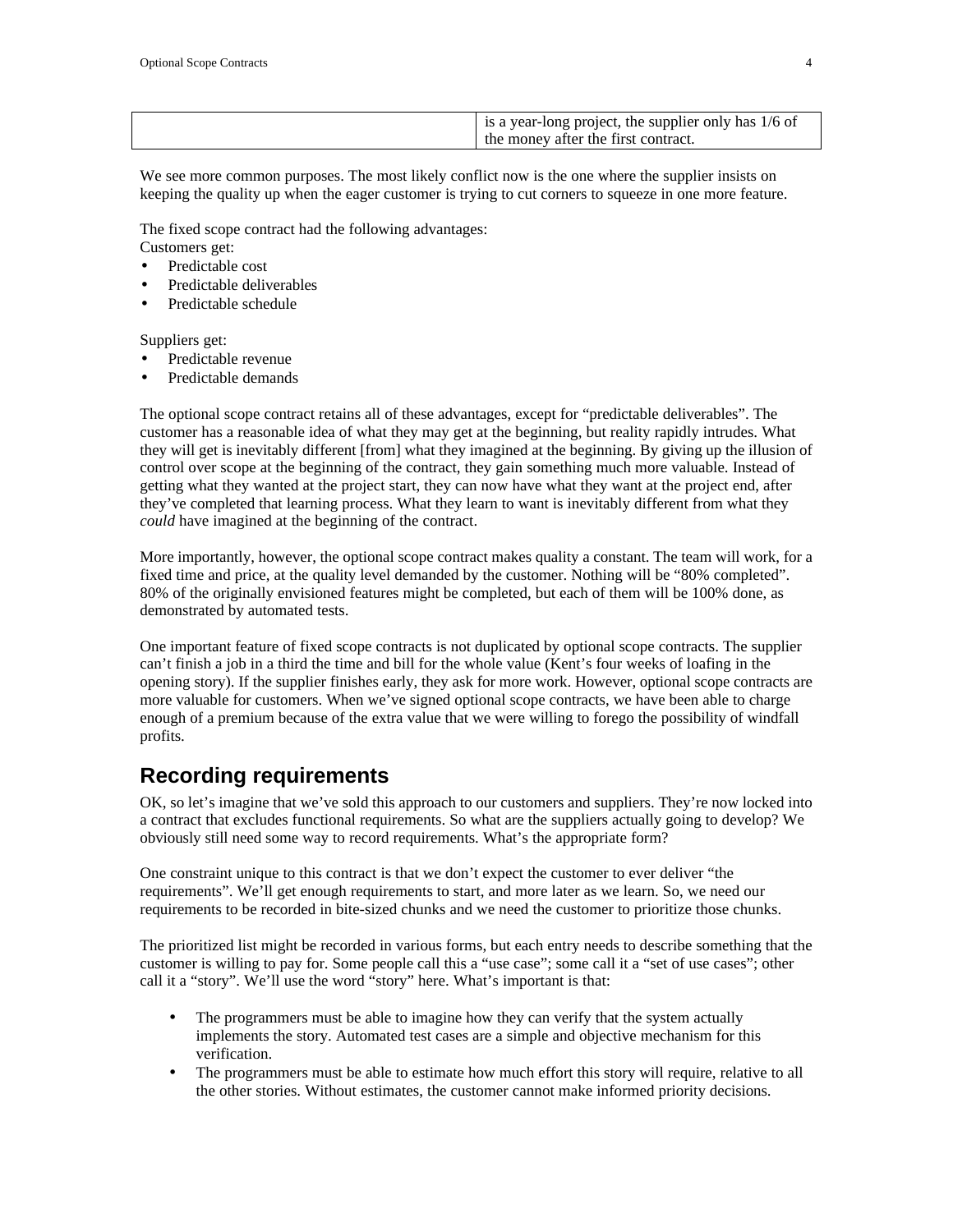- The story must be comprehensible to the users of the system. If the customer is going to compare the priority of this story with others, they must have a feel for its value as well as its cost.
- We need to be able to code fewer or more stories to use up the time available. So smaller stories are better, because they let developers work in parallel, and we can use all of the time available. Our contract forces suppliers to deliver only software that is high quality. Partly completed stories won't be in the delivered software: so a very large story risks getting nothing for a large investment of effort.

There is a tendency in software engineering to try to fix as much information as possible before coding, to avoid large downstream costs. If we can somehow maintain the flexibility of software, however, we can afford a much quicker peek from 30,000 feet before parachuting into action.

In particular, the amount of information you need about our "chunks" of functionality before we can estimate and prioritize them is much less than the amount of information we need to actually implement them. This is because our contract doesn't encourage us to treat "wrong" estimates as a huge problem. We can expect the early part of development, before the customer has helped us narrow focus by setting priorities, to pass quickly.

### **Conclusion**

Here are the characteristics that make an optional scope contract valuable:

- Customers can change their minds
- Suppliers aren't encouraged to sacrifice quality as soon as something goes wrong
- Customers' and suppliers' interests are contractually aligned
- The knowledge that both parties gain *during* the project can influence the finished product.

All of these revolve around the management of change. Imagine a project where the customer knows everything about the problem at the outset, the supplier has run a dozen similar projects before, and both sides are certain they will get no surprises during the project and are certain they won't learn anything during the project. Such a project won't gain anything from this form of organization, and the traditional models are fine.

But, if that isn't the case, then something unexpected is going to happen during the project. When that happens, you want the customer and supplier to work together to deal with the problem, and you want the ability to change the shape of the project to reflect the new reality. In that case, consider an optional scope contract.

And, even more radically, an optional scope contract means you don't even need to have an opinion about certain things. When will we be finished? After as many cycles as we choose to run. What do we ultimately want from the system? Not sure: we'll deal with that after the obvious things have been coded. The optional scope contract lets the team make useful progress whilst deferring decisions about things they don't yet understand very well.

The implications of developing an optional scope contract challenges conventional software development strategies.

- Evolutionary design- You don't want to invest in features you won't implement, so you can't analyze and design the system all at once. Instead, you have to be prepared to evolve the analysis and design throughout development.
- Evolutionary delivery- You want to make money with the features you've implemented while you are waiting for the "optional" features to clarify themselves. You must put a minimal system into production, and continue to implement features while you support the running system.
- Internal and external quality- you expect to change the system, so you have to invest in the quality that lets you radically rework the system throughout the project without prohibitive costs for reworking and retesting.